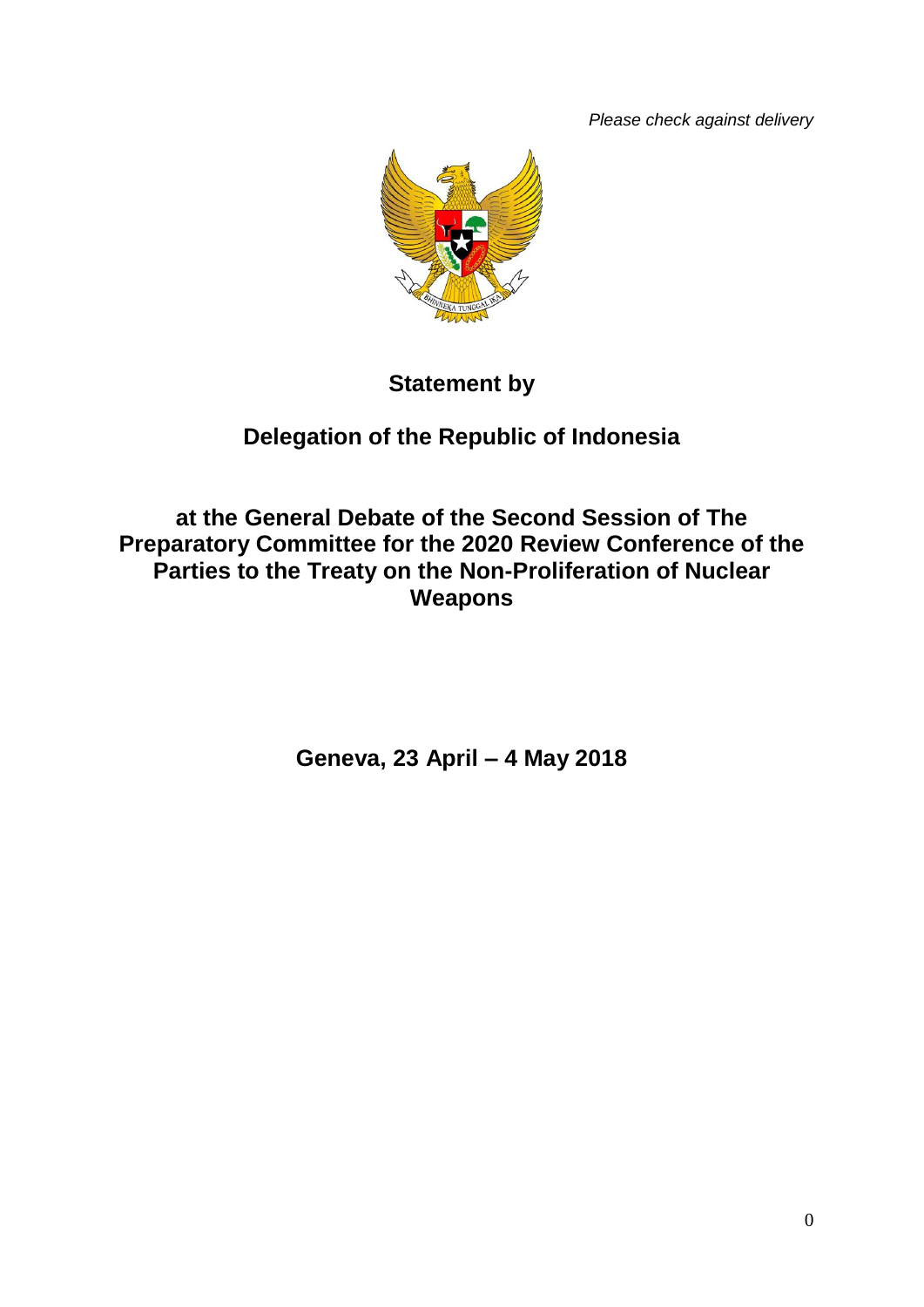#### **Mr. Chairman,**

At the outset, allow me to congratulate you on your election as Chairman of the Second Session of the Preparatory Committee for the 2020 Review Conference of the Parties to the Treaty on the Non-Proliferation of Nuclear Weapons. We believe that under your leadership, this meeting would be able to lay the necessary ground towards a successful NPT Review Conference in 2020.

Indonesia associates itself with the statement made by the Delegation of Venezuela on behalf of the Group of Non-Aligned Movement States Parties to the NPT.

We commend your initiative, Mr. Chairman, in organizing a series of regional dialogue and consultations on NPT. As the host of the Asia-Pacific Regional Dialogue and Consultations, Indonesia continues to see the benefit of this process and believes that this mechanism of exchange of views should be continued.

#### **Mr. Chairman,**

We would like to re-emphasize that the objectives of the NPT can only be achieved through a balanced, comprehensive and non-discriminatory implementation of its three pillars.

It is regrettable that implementation of all the three pillars remains imbalanced.

There is lack of progress towards disarmament. Nuclear weapons states continue to rely on nuclear weapons in their military doctrine. In a complex contemporary international security environment, Indonesia is of the view that the nuclear deterrence doctrine should be abandoned and considered obsolete, as a relic of the Cold War.

The persistent adherence to the doctrine has also made progress on nonproliferation pillar stagnant.

With regard to the peaceful use of nuclear energy, full, effective and nondiscriminatory implementation of Article IV should be guaranteed. Preferential treatment should be given to the non-nuclear-weapons States Parties to the Treaty when it comes to all activities in the promotion of peaceful uses of nuclear energy.

## **Mr. Chairman,**

Regrettably, we have lost an important momentum at the 2015 NPT Review Conference. This has impeded the efforts to assess the progress and achievements in the implementation of the 2010 Action Plan, which also prevent the improvement of transparency and confidence-building.

The claim that thousands of nuclear weapons have been retired and dismantled by the two largest possessors of nuclear weapons, through their bilateral strategic agreement, is yet to be verified transparently.